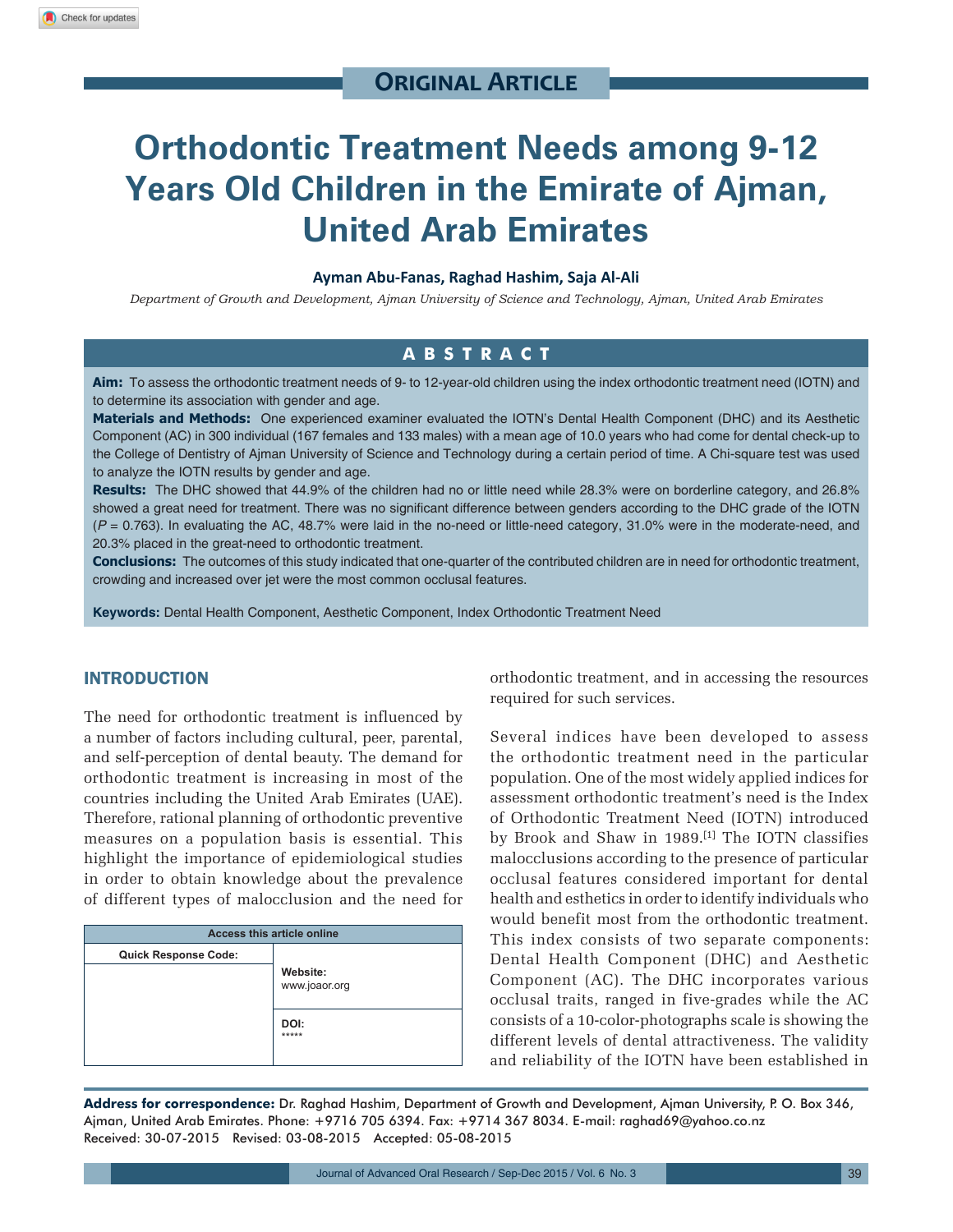the previous studies conducted by Richmond *et al*.,[2] and by Christopherson *et al*. [3] Since its introduction, the IOTN has been widely applied by orthodontists all over the world.[4,5] The assessment of malocclusion and treatment need for public health purposes is crucial for planning orthodontic care service; such data are not available for the population of the UAE.

The aim of this study was to assess the orthodontic treatment's need among a group of children aged 9-12 years, using the IOTN index as well as to determine the possible factors associated with this necessity.

#### MATERIALS AND METHODS

There are no reports in the literature of the IOTN in UAE, the purpose of the present study was to determine the prevalence of malocclusion among a group of 9- to 12-year-old school children came to the College of Dentistry of Ajman University of Science and Technology (AUST) for a dental check-up over the period of 1 month in March 2013. This age group was chosen to provide sufficient participants who had all or almost all their anterior permanent teeth erupted. Children with current or previous orthodontic treatment history were excluded at the beginning of the study.

The study was approved by the ethical committee of the College of Dentistry of Ajman University of Science and Technology. Informed consent from the children's parents was obtained before performing the dental check-up. The clinical examination was conducted at the diagnosis clinic of the College of Dentistry by one trained and calibrated orthodontics specialist using a tongue blade, a number of 5 plain mouth mirrors, and probe. No radiographs, study cast, or previously written records of the children were used. The IOTN was calculated from a direct examination. Malocclusion was determined using the IOTN. Two weeks after the initial examination, repeat examinations were carried out on approximately 10% of the sample to ensure the repeatability of the study (kappa 0.92).

Intraoral examination were conducted to register all the necessary malocclusion features to obtain the IOTN (over-jet, over-bite, anterior and posterior crossbite, open-bite, impeded eruption, displacement of the teeth, hypodontia, molar relationship, cleft of lip, and/or palate), as well as personal details (name, age, and gender).

The AC of the IOTN was determined in a three-grade scale; with Grade 1 no esthetic need, through Grade 10, the great esthetic need for treatment.[1] The subjects observed their teeth in the mirror, without cheek retractions, and compared them with one of the 10 photographs or levels of AC. The DHC of the IOTN on the five-grade scale; where Grades 1 and 2 represent no or slight need for treatment, Grade 3 borderline or moderate need for treatment, and Grades 4 and 5 require high priority for treatment.<sup>[6]</sup>

Statistical analysis was undertaken using the Statistical Package for Social Sciences version 15.0 (SPSS Inc., Chicago, IL, USA). The data were entered through Microsoft Excel 2007 database. A Chi-square test was used to analyze the IOTN results by age and gender. Differences greater than  $P < 0.05$  were considered as statistically significant.

### RESULTS

A total of 300, 9- to 12-year-old children (mean age of 10 years, standard deviation: 0.85; Table 1) participated in this study. Of the 300 participants, 167 were female (55.7%) and 133 were males (44.3%).

Table 2 shows the age distribution of the participants, according to the AC and DHC. There was a statistically significant difference in both the IOTN AC ( $\chi^2$  = 18.1; *P* < 0.05) and the IOTN DHC ( $\chi^2 = 51.9; P < 0.05$ ).

| Table 1: Age and gender distribution of the sample |  |  |  |
|----------------------------------------------------|--|--|--|
| Mean age (SD)                                      |  |  |  |
| 9.8(0.80)                                          |  |  |  |
| 10.2(0.91)                                         |  |  |  |
| 10.0(0.85)                                         |  |  |  |
|                                                    |  |  |  |

SD: Standard Deviation

| Table 2: The distribution of the AC and DHC of the IOTN<br>between 9 and 12 years of age |           |          |           |                      |
|------------------------------------------------------------------------------------------|-----------|----------|-----------|----------------------|
| <b>Category</b>                                                                          | $n$ (%)   |          |           |                      |
|                                                                                          | 9 years   | 10 years | I I years | 12 years             |
| <b>IOTN AC</b>                                                                           |           |          |           |                      |
| $(1-4)$                                                                                  | 57(61.3)  | 32(48.5) | 18 (42.9) | 47 (47.5)            |
| $(5-7)$                                                                                  | 19(20.4)  | 22(33.3) | 14(33.3)  | 34(34.3)             |
| $(8-10)$                                                                                 | 17(18.3)  | 12(18.2) | 10(23.8)  | 18 (18.2)            |
|                                                                                          |           |          |           | $(y^2=18.1; P<0.05)$ |
| <b>IOTN DHC</b>                                                                          |           |          |           |                      |
| $(1-2)$                                                                                  | 46 (49.5) | 36(54.5) | 21(50.0)  | 37(37.4)             |
| (3)                                                                                      | 31(33.3)  | 21(31.6) | 17(40.5)  | 32(32.3)             |
| $(4-5)$                                                                                  | 16 (17.2) | 9(13.6)  | 4(9.5)    | 30(30.3)             |
|                                                                                          |           |          |           | $(y^2=51.9; P<0.05)$ |

IOTN: Index Orthodontic Treatment Need, AC: Aesthetic Component, DHC: Dental Health Component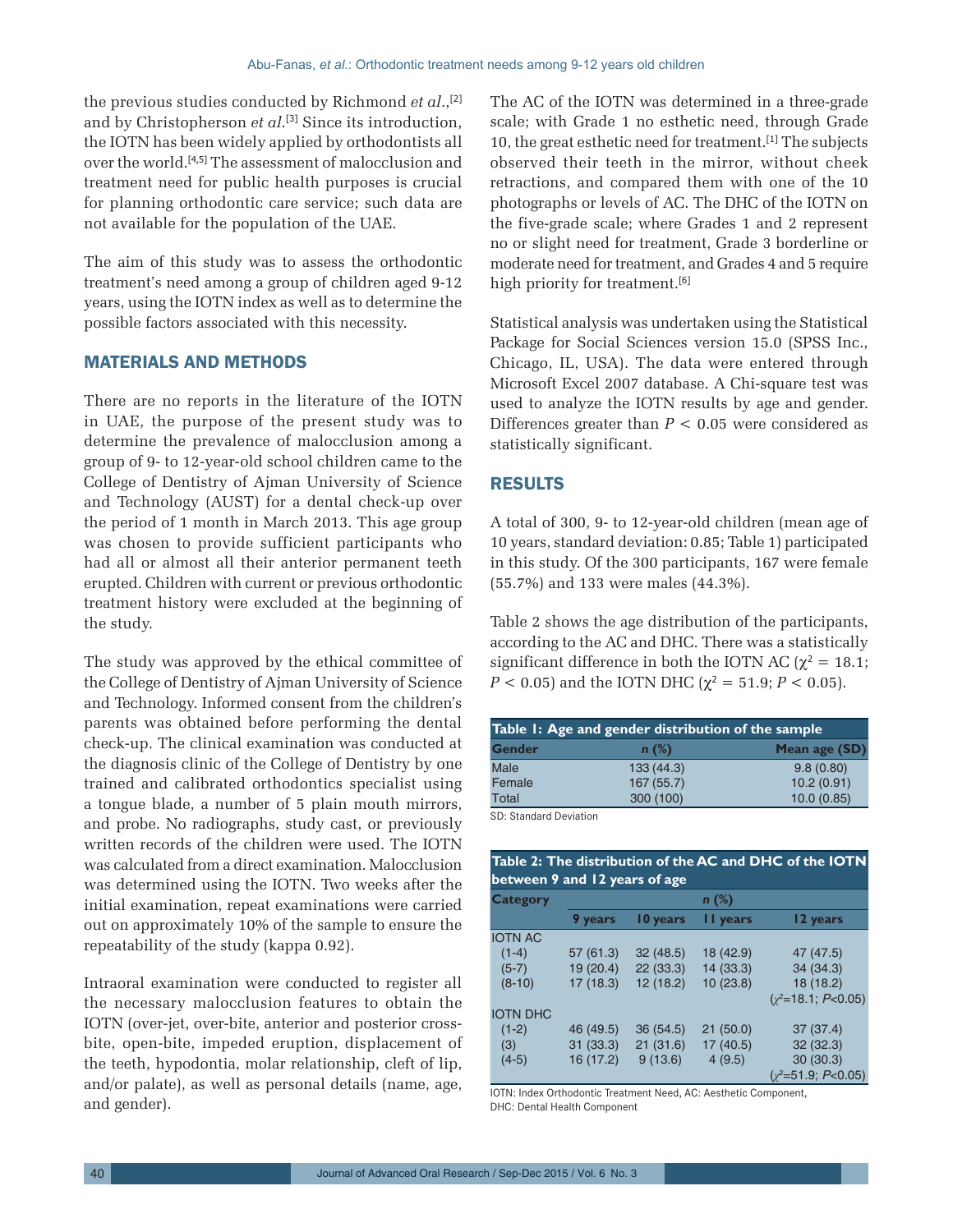Orthodontic treatment needs according to DHC is shown in Table 3. In 44.9% of the children, the treatment need was either slight or not indicated, 28.3% to borderline need, or 26.2% to a great need for orthodontic treatment. There was no statistical gender difference in the IOTN DHC grade ( $\chi^2 = 1.85; P > 0.05$ ).

The grade distribution of the treatment needs using the AC; 48.7% of the children had no/little treatment need, 31.0% to borderline need, and 20.3% were considered to have a definite treatment need (Table 4). There was no statistical gender difference in the IOTN AC grade  $(\chi^2 = 0.97; P > 0.05).$ 

The prevalence of individual malocclusal traits in all the participants is shown in Table 5.

Crowding of the teeth was the most frequent trait, which accounted for 38.3% of all individuals. Increased over jet was accounted for 32%. Cross-bite, impacted teeth, open-bite, accounted for 19%, 11.3%, and 9.3% of the individuals, respectively. Among others, 8.7% of the

| Table 3: Frequency of DHC of the IOTN by gender |              |                |              |              |
|-------------------------------------------------|--------------|----------------|--------------|--------------|
| <b>Category</b>                                 | <b>Grade</b> | $n(\%)$        |              |              |
|                                                 |              | <b>Females</b> | <b>Males</b> | <b>Total</b> |
| No/little                                       | $(1-2)$      | 76 (45.5)      | 59 (44.3)    | 135(44.9)    |
| <b>Borderline</b>                               | (3)          | 48 (28.7)      | 41 (30.9)    | 84 (28.3)    |
| <b>Great need</b>                               | $(4-5)$      | 43 (25.8)      | 33(24.8)     | 81(26.2)     |
| Total                                           |              | 167 (100)      | 133 (100)    | 300 (100)    |

(*χ*<sup>2</sup> =1.85; *P*>0.05), DHC: Dental Health Component, IOTN: Index Orthodontic Treatment Need

| Table 4: Frequency of the AC of the IOTN by gender |               |                |              |              |
|----------------------------------------------------|---------------|----------------|--------------|--------------|
| <b>Category</b>                                    | <b>Grades</b> | $n(\%)$        |              |              |
|                                                    |               | <b>Females</b> | <b>Males</b> | <b>Total</b> |
| No/little                                          | $(1-4)$       | 83 (49.7)      | 63 (47.4)    | 146 (48.7)   |
| <b>Borderline</b>                                  | $(5-7)$       | 48 (28.7)      | 45 (33.8)    | 93(31.0)     |
| <b>Great need</b>                                  | $(8-10)$      | 36(21.6)       | 25(18.8)     | 61(20.3)     |
| Total                                              |               | 167 (100)      | 133 (100)    | 300 (100)    |

(*χ*2 =0.97; *P*>0.05), IOTN: Index Orthodontic Treatment Need, AC: Aesthetic Component

| Table 5: Percentage score and number of individual<br>malocclusal traits |            |  |
|--------------------------------------------------------------------------|------------|--|
| <b>Traits</b>                                                            | $n$ (%)    |  |
| Crowding                                                                 | 115 (38.3) |  |
| Increased over jet                                                       | 96 (32)    |  |
| Crossbite                                                                | 57 (19)    |  |
| Impacted teeth                                                           | 34(11.3)   |  |
| Openbite                                                                 | 28(9.3)    |  |
| Overbite                                                                 | 26(8.7)    |  |
| Reverse over jet                                                         | 23(7.7)    |  |
| Hypodontia                                                               | 23(7.7)    |  |
| Submerged teeth                                                          | 5(1.7)     |  |
| Impeded eruption                                                         | 4(1.3)     |  |
| Clift lip and/or palate                                                  |            |  |

participants had an overbite and 7.7% had reverse over jet, as well as 7.7 with hypodontia. Moreover, malocclusal traits such as submerged teeth, impeded eruption accounted for <2% of all participants while, cleft lip and palate were not found in any of the present study individuals.

#### **DISCUSSION**

The present investigation is the first study in the UAE of orthodontic treatment needed using the IOTN. Increasing international use of this index allows comparison of orthodontic treatment needed in UAE with other studies.

In term of the IOTN DHC, the 26.2% result of the children requiring orthodontic treatment is similar to the 25% scores found in Jordan.[7] However, higher IOTN DHC scores of 27.3% were reported in Italy;[8] 47.9% in Malaysia;[9] 38.8% in Turkey;[10] and 37% in Sweden.[11]

With regards to IOTN AC, the result of 20.3% for the esthetic impact of malocclusion was very close to the 22.8% reported in Malaysia.[9] However, most studies reported a lower orthodontic treatment need: 4.8% in Turkey;[10] 7% in France;[12] 3% in Jordan;[7] and 3.2-8.6 in Italy.[13] This difference might be attributed to the fact that the AC component is based on the response of the individual concerned, i.e. on how the malocclusion is self-perceived, through comparison with one of the IOTN AC photographs, which are arranged from most to the least attractive, whereas the DHC is an objective analysis of the occlusal characteristics of the dentition or it might be attributed to the impact of our sample selection because individuals contributed in this study came to the dental clinic seeking treatment at AUST, whereas the other samples were from school children. In agreement with most studies, no significant differences in orthodontic treatment need between males and females were observed.

In this study, the most common occlusal traits responsible for the final DHC components were crowding and increased over jet. Similarly, two studies conducted by Miguel *et al*. [14] and Souames *et al*. [12] recorded crowding as the most common trait, followed by increased over jet.

The present finding concerning orthodontic treatment need, according to IOTN, among this group of children are not representative of the totality of the population,